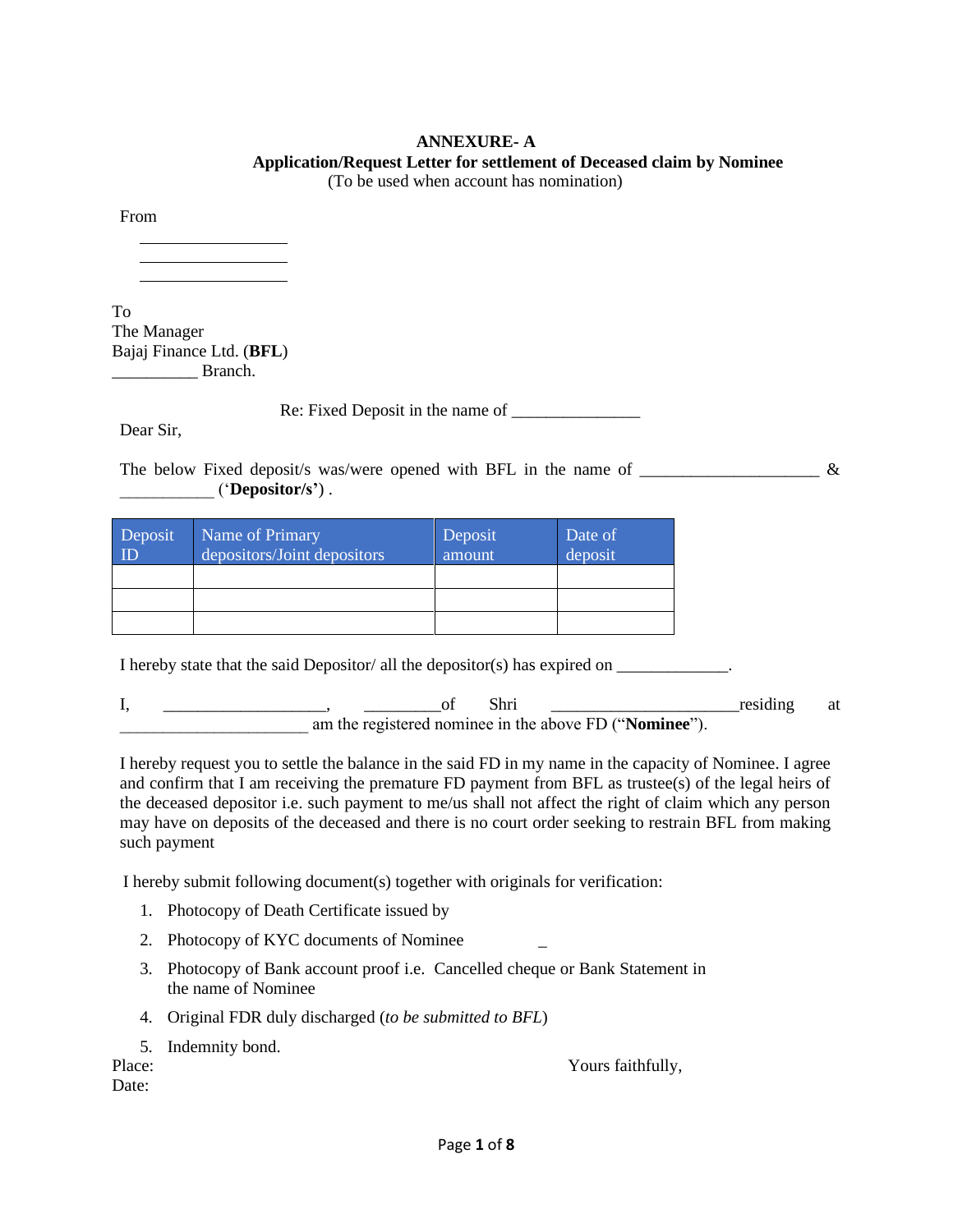### **ANNEXURE-B Application for continuation of FD in the name of joint deposit holder(s)**

(To be used when joint account has survivor clause)

From

To The Manager Bajaj Finance Ltd. (**BFL**) Branch.

Re: Fixed Deposit in the name of \_\_\_\_\_\_\_\_\_\_\_\_\_\_\_

Dear Sir,

The below Fixed deposit/s was/were opened with BFL in the name of  $\frac{1}{\sqrt{2}}$ \_\_\_\_\_\_\_\_\_\_\_ ('**Depositor/s'**).

| Deposit<br>ID | Name of Primary<br>depositors/Joint depositors | Deposit<br>amount | Date of<br>deposit |
|---------------|------------------------------------------------|-------------------|--------------------|
|               |                                                |                   |                    |
|               |                                                |                   |                    |
|               |                                                |                   |                    |

I/We hereby state that one of the joint Depositors Mr./Mrs. \_\_\_\_\_\_\_\_\_\_\_\_\_\_\_ has expired on \_\_\_\_\_\_\_\_\_\_\_\_\_ ('Deceased Depositor").

I/We request you to delete the name of Deceased Depositor and continue the FD in my /our name(s) with same mode of operations.

I/We submit photocopy of the following document(s) together with originals. Please return the original to us after verification.

- 1. Death Certificate
- 2. KYC documents
- 3. Bank Account details
- 4. Original FDR duly discharged (*to be submitted to BFL*)

Place: Yours faithfully,

Date: (Claimant(s)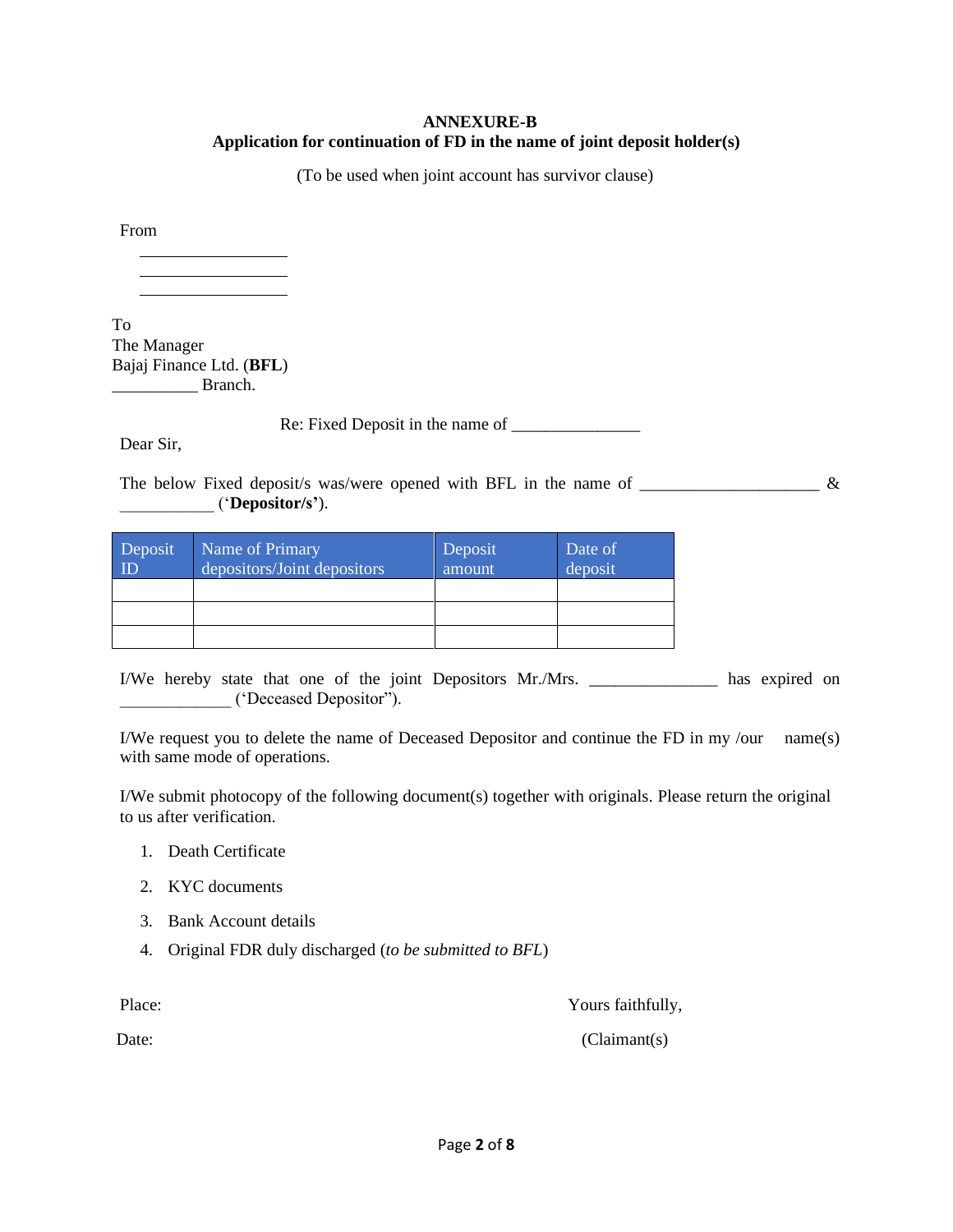#### **ANNEXURE C**

### **Application/Request Letter for settlement of Deceased claim by Surviving Depositors**

(To be used for cases with joint account with survivorship clause and 'joint mandate clause' for premature withdrawal of FD)

To The Manager Bajaj Finance Ltd. (**BFL**) \_\_\_\_\_\_\_\_\_\_ Branch.

Re: Fixed Deposit in the name of

Dear Sir,

The below Fixed deposit/a was/were opened with BFL in the name of  $\frac{1}{\sqrt{2\pi}}$ \_\_\_\_\_\_\_\_\_\_\_ ('**Depositor/s'**) with BFL.

| Deposit<br>ID | Name of Primary<br>depositors/Joint depositors | Deposit<br>amount | Date of<br>deposit |
|---------------|------------------------------------------------|-------------------|--------------------|
|               |                                                |                   |                    |
|               |                                                |                   |                    |
|               |                                                |                   |                    |

I/We hereby state that the said Depositor has expired on \_\_\_\_\_\_\_\_\_\_\_\_\_.

I/We hereby state that I/We do not wish to continue the said Fixed Deposits and therefore lodge my/our claim for the settlement of FD amount along with accrued interest lying in the said Fixed Deposit.

I/We submit the following documents. Please return the original death certificate to us after verification:

- 1. Death Certificate (Original + 1 photocopy)
- 2. KYC documents of claimants
- 3. Bank account proof
- 4. Original FDR duly discharged

I/We hereby solemnly affirm that the above statements are true and correct to the best of my/our knowledge and belief.

Place: Date:

Name of the Claimants Signature

Page **3** of **8**

1. 2.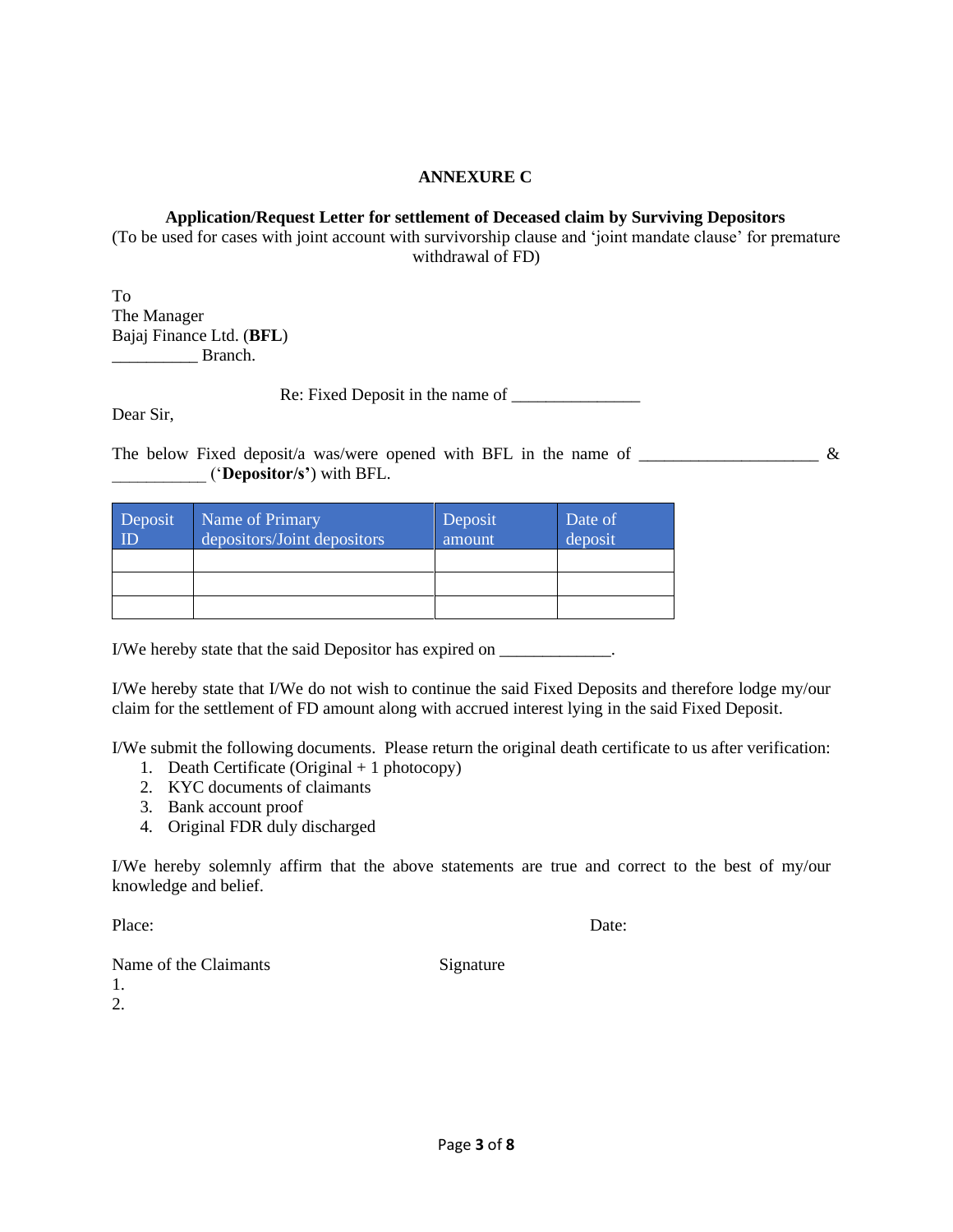### **ANNEXURE D**

### **Application/Request Letter for settlement of Deceased claim**

(To be used for cases other than Nomination / joint account without survivor clause/joint account with survivor clause but without 'joint mandate clause' for premature withdrawal)

To The Manager Bajaj Finance Ltd. (**BFL**) \_\_\_\_\_\_\_\_\_\_ Branch.

Re: Fixed Deposit in the name of \_\_\_\_\_\_\_\_\_\_\_\_\_\_\_

Dear Sir,

The below Fixed deposit/a was/were opened with BFL in the name of  $\frac{1}{\sqrt{2\pi}}$ \_\_\_\_\_\_\_\_\_\_\_ ('**Depositor/s'**) with BFL.

| Deposit<br>ID | Name of Primary<br>depositors/Joint depositors | Deposit<br>amount | Date of<br>deposit |
|---------------|------------------------------------------------|-------------------|--------------------|
|               |                                                |                   |                    |
|               |                                                |                   |                    |
|               |                                                |                   |                    |

I/We hereby state that the said Depositor has expired on \_\_\_\_\_\_\_\_\_\_\_\_\_.

I/We state that, I/We, the undersigned, are the only legal heirs of the above- named deceased Depositor. I/We hereby lodge my/our claim for the settlement of FD amount along with accrued interest lying to the credit of the above-named deceased depositor who died intestate.

| Claimant's Full Name | Address | Age | Relationship<br>with<br><b>Deceased Depositor</b> |
|----------------------|---------|-----|---------------------------------------------------|
|                      |         |     |                                                   |
|                      |         |     |                                                   |

In case of Minor:

| Name of Minor Claimant                          |        |
|-------------------------------------------------|--------|
| Name of Guardian of Minor                       |        |
| Address                                         |        |
| <b>Whether Natural Guardian?</b>                | Yes/No |
| Whether Guardian is appointed by a Court of     | Yes/No |
| Law in India. If so, attach a certified copy or |        |
| duly attested copy of such Order.               |        |

I/We submit the following documents. Please return the original death certificate to us after verification:

- 1. Death Certificate (Original + 1 photocopy)
- 2. Letter of Indemnity
- 3. KYC documents of claimants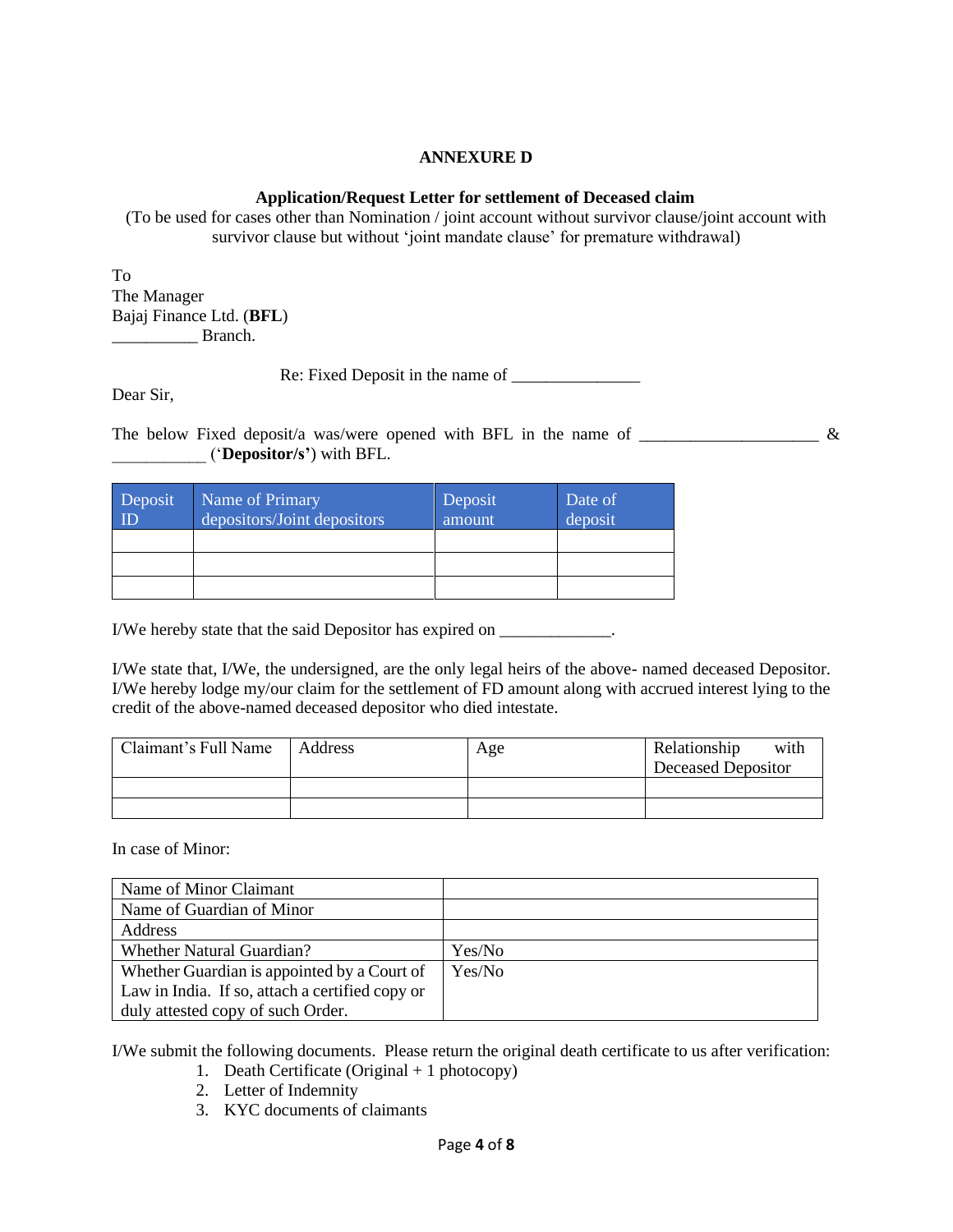- 4. Bank account proof
- 5. Succession certificate/ Legal Heirship Certificate issued by Court or statutory authorities
- 6. Original FDR duly discharged

We request you to pay the FD amount lying to the credit of the above-named deceased Depositor to Mr/Ms/Mrs. \_\_\_\_\_\_\_\_\_\_\_\_\_\_\_ on my/our behalf in the below mentioned Bank Account:

Bank Name: Branch: Bank A/c Number: IFS Code:

I/We hereby solemnly affirm that the above statements are true and correct to the best of my/our knowledge and belief.

Place: Date: Name of the Claimants Signature 1. 2.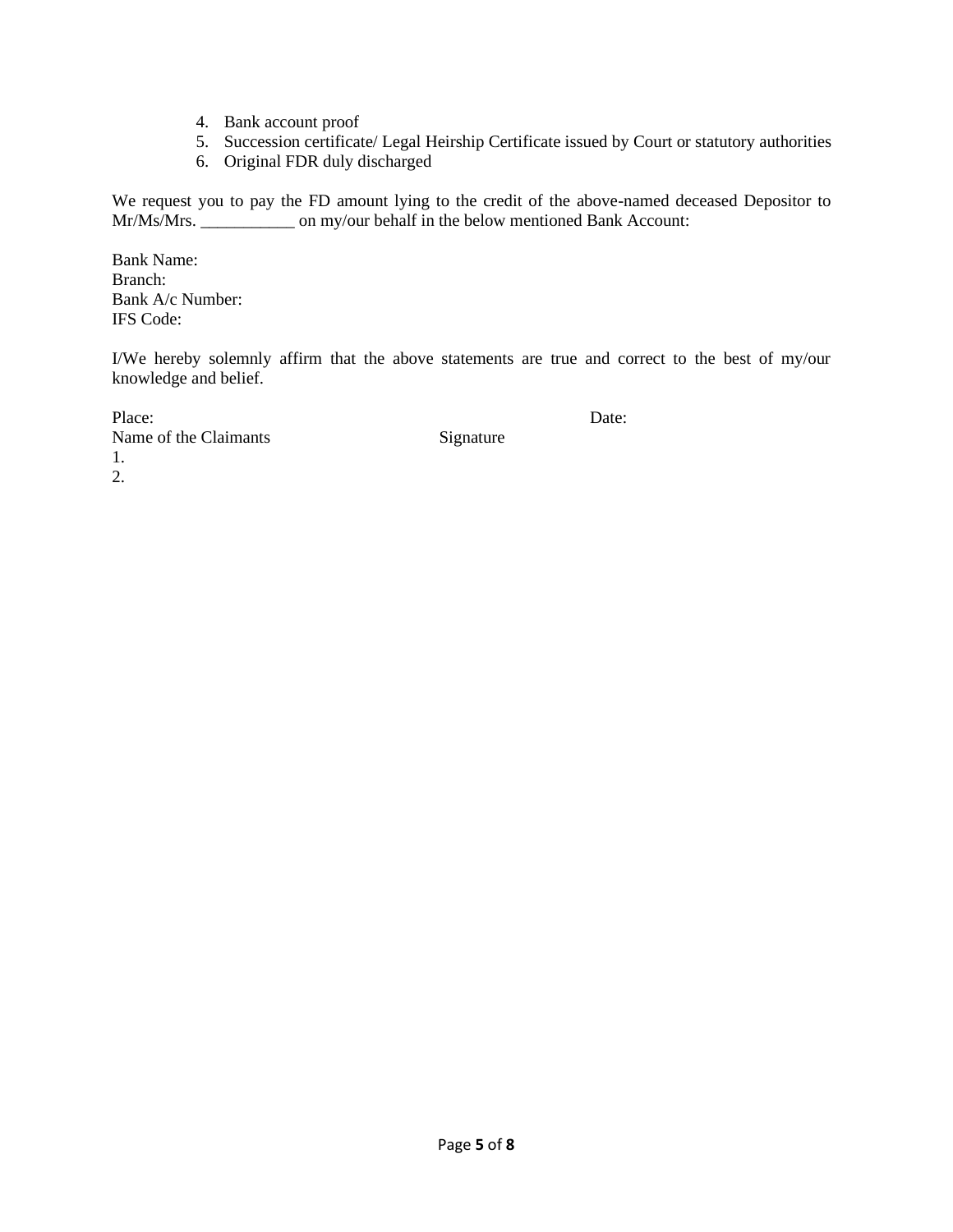## **ANNEXURE E**

### **Affidavit cum Indemnity Letter**

### **(To be used for accounts held in single name without nomination/with nomination (with dispute cases & where there is no original FDR)**

(To be stamped with the duty payable for affidavit  $\&$  indemnity bond)

This Affidavit cum Indemnity is executed by Mr/Ms/Mrs.  $\frac{1}{2}$   $\frac{1}{2}$   $\frac{1}{2}$   $\frac{1}{2}$   $\frac{1}{2}$   $\frac{1}{2}$   $\frac{1}{2}$   $\frac{1}{2}$   $\frac{1}{2}$   $\frac{1}{2}$   $\frac{1}{2}$   $\frac{1}{2}$   $\frac{1}{2}$   $\frac{1}{2}$   $\frac{1}{2}$   $\frac{1}{2}$   $\frac{1}{$ \_\_\_\_\_\_\_\_\_\_\_\_\_\_\_\_\_\_\_ residing at \_\_\_\_\_\_\_\_\_\_\_\_\_\_\_\_\_\_\_\_\_\_ (hereinafter referred to as "**the Indemnifier/s**" which expression shall unless repugnant to the context or meaning thereof shall mean and include my/our heirs, successors and administrators)

#### IN FAVOUR OF

**BAJAJ FINANCE LIMITED**, a company incorporated under the provisions of the Companies Act, 1956, and validly existing under the provisions of the Companies Act, 2013, having its registered office at Mumbai Pune Road, Akurdi, Pune – 411035, Maharashtra and corporate office at S No. # 208/1-B, 4th Floor, Viman Nagar, Pune – 411014, Maharashtra, acting in these presents through its branch office located at \_\_\_\_\_\_\_\_\_\_\_\_\_\_\_\_\_\_\_\_\_\_\_\_\_\_\_ (hereinafter referred to as the "**BFL**", which expression shall, unless repugnant to the context, include its successors and assigns)

- 1. I/We, the Indemnitor(s), hereby state that, Mr./Ms./Mrs\_\_\_\_\_\_\_\_\_\_\_\_\_\_\_\_\_\_\_ ("**Depositor**") had placed a Fixed deposit for an amount of Rs. \_\_\_\_\_\_\_\_\_\_\_\_\_\_ (Rs. \_\_\_\_\_\_\_\_\_\_ only) on \_\_\_\_\_\_\_\_\_\_\_\_\_\_\_\_\_ for a period of \_\_\_ months with BFL ("**FD**").
- 2. The said Depositor has expired on  $\blacksquare$ . Hereto annexed is a self attested xerox copy of the death certificate issued by the Municipal Corporation of  $\langle$ city> confirming the death of the deceased Depositor.
- 3. I further state and confirm that I, the Indemnifier, am the nominee in the aforesaid FD and entitled to claim the balance in the said FD

OR

4. I / We, further state and confirm that the deceased Depositor has been survived by the following legal heirs who are entitled to claim the balance in the said FD: -

| Sr. No. | Name | Age | Relationship to the<br>deceased |  |
|---------|------|-----|---------------------------------|--|
|         |      |     |                                 |  |
|         |      |     |                                 |  |
|         |      |     |                                 |  |
|         |      |     |                                 |  |
|         |      |     |                                 |  |

5. I/We confirm that I/We the abovenamed person(s), are the only heirs and legal representatives of the deceased Depositor and are absolutely entitled FD proceeds.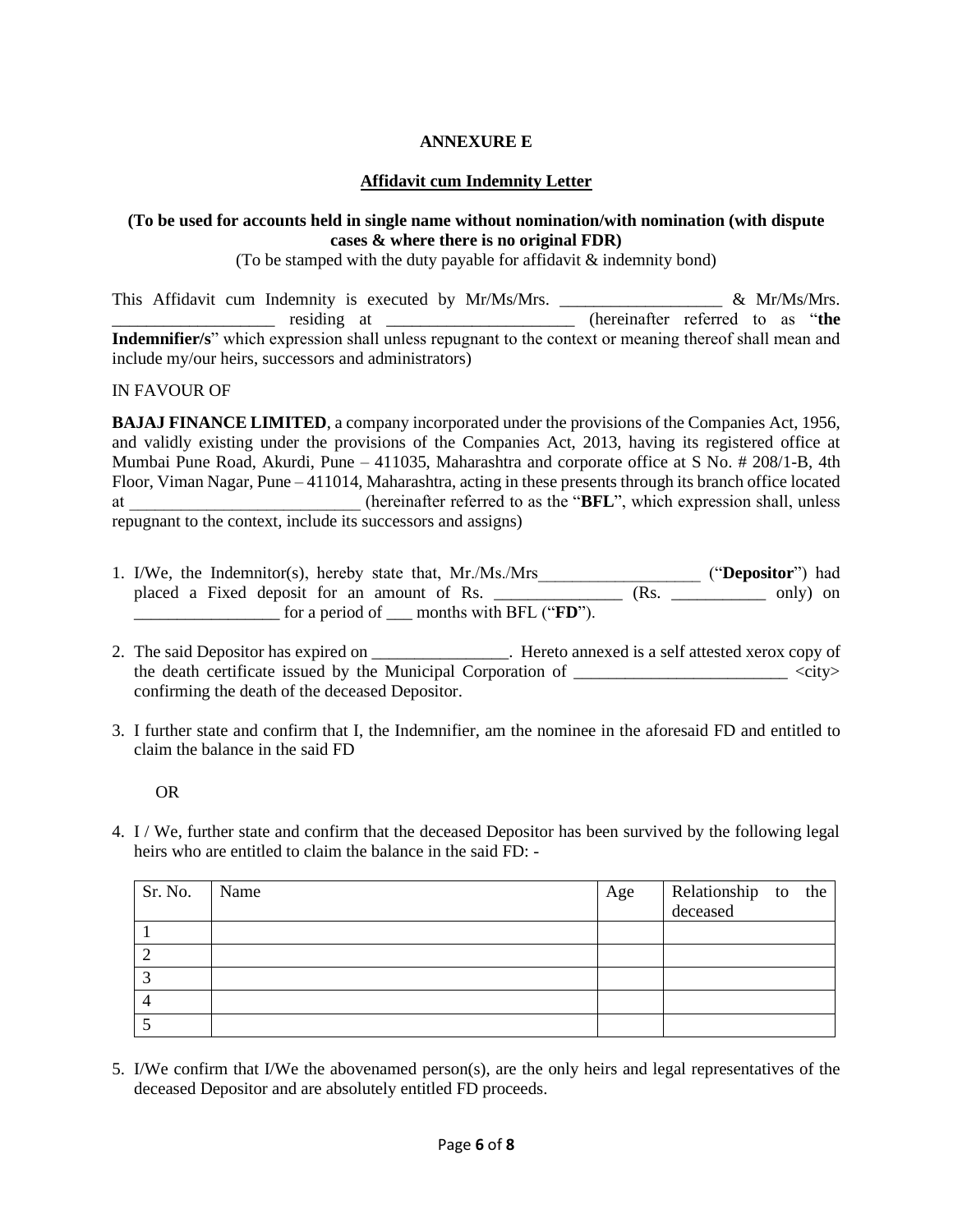- 6. In spite of due and diligent search made by me/us, we have not come across any Will and/ or any document purporting to be the Will of the deceased Depositor and in the circumstances the deceased Depositor is deemed to have died intestate (Without making a Will).
- 7. [ ] If original FDR not submitted:

I/We, further state that the original Fixed Deposit Receipt no.\_\_\_\_\_\_\_\_\_\_\_\_\_\_ dated \_\_\_\_ ("FDR") issued by BFL with regards to the said deposit has been lost and I/We have made all possible attempts to trace the same but was unable to find it and I/We hereby confirm and state as under:

- i) There is no order of a court of law or any dispute regarding the said FD on account of which BFL is restrained from making payment of the said FD amount to me/us as stated above.
- ii) If the said original Fixed Deposit Receipt no.  $\qquad \qquad$  dated  $\qquad \qquad$  issued by BFL is found by the Indemnifier, then the same shall be submitted to BFL immediately.
- iii) Submission of the said original Fixed Deposit Receipt at any time by anyone, will not result in duplication of payment or higher liability on the part of BFL.
- iv) By making payment of the said FD amount by BFL to myself (being Nominee) / to legal heirs, BFL shall be fully discharged from its liability in respect of the said deposit.
- 8. I/We hereby request and authorize BFL to make the payment of the amount standing in the above mentioned FD belonging to the deceased Depositor together with interest thereon as applicable, to Mr. / Mrs. / Miss . . . . . . . . . . . . . . . . . . . . . . . . . . . . . .being one of the legal heirs for and on behalf of all the legal heirs and such payment to Mr. / Mrs. / Miss . . . . . . . . . . . . . . . . . . . . . . . . . . . . would constitute a full discharge of the BFL's obligations with respect to the said FD.

I / We, am / are aware that BFL has agreed to settle our claims without production of Letters of Administration or a Succession/Legal Heirship Certificate or original FDR, solely relying on this affidavit.

- 9. I / We, for myself / ourselves and my / our respective heirs, executors and administrators jointly and severally agree, affirm and undertake to indemnify BFL, its successors and assigns, its employees, agents, against all or any claims, demands, actions, suits, proceedings that may be made, filed, taken or instituted against BFL in respect of payment of FD proceeds to me/us and shall from time to time and at all times hereafter ensure to save BFL harmless and indemnified against all or any actions, losses, costs, charges, expenses and demands which BFL may suffer owing to placing reliance and acting upon my/our representations.
- 10.I/We, the Indemnifier/s hereby declare that, the facts stated above are true and correct and the same shall be binding on me/us, my/our legal heirs, successors and administrators.

| Solemnly Declared at                  | th1s | day of | by the within |
|---------------------------------------|------|--------|---------------|
| named (to be signed by all Deponents) |      |        |               |

| (Name) | (Signature of deponents. (Claimants) |
|--------|--------------------------------------|
| 1.     |                                      |
| 2.     |                                      |
| 3.     |                                      |
| 4.     |                                      |